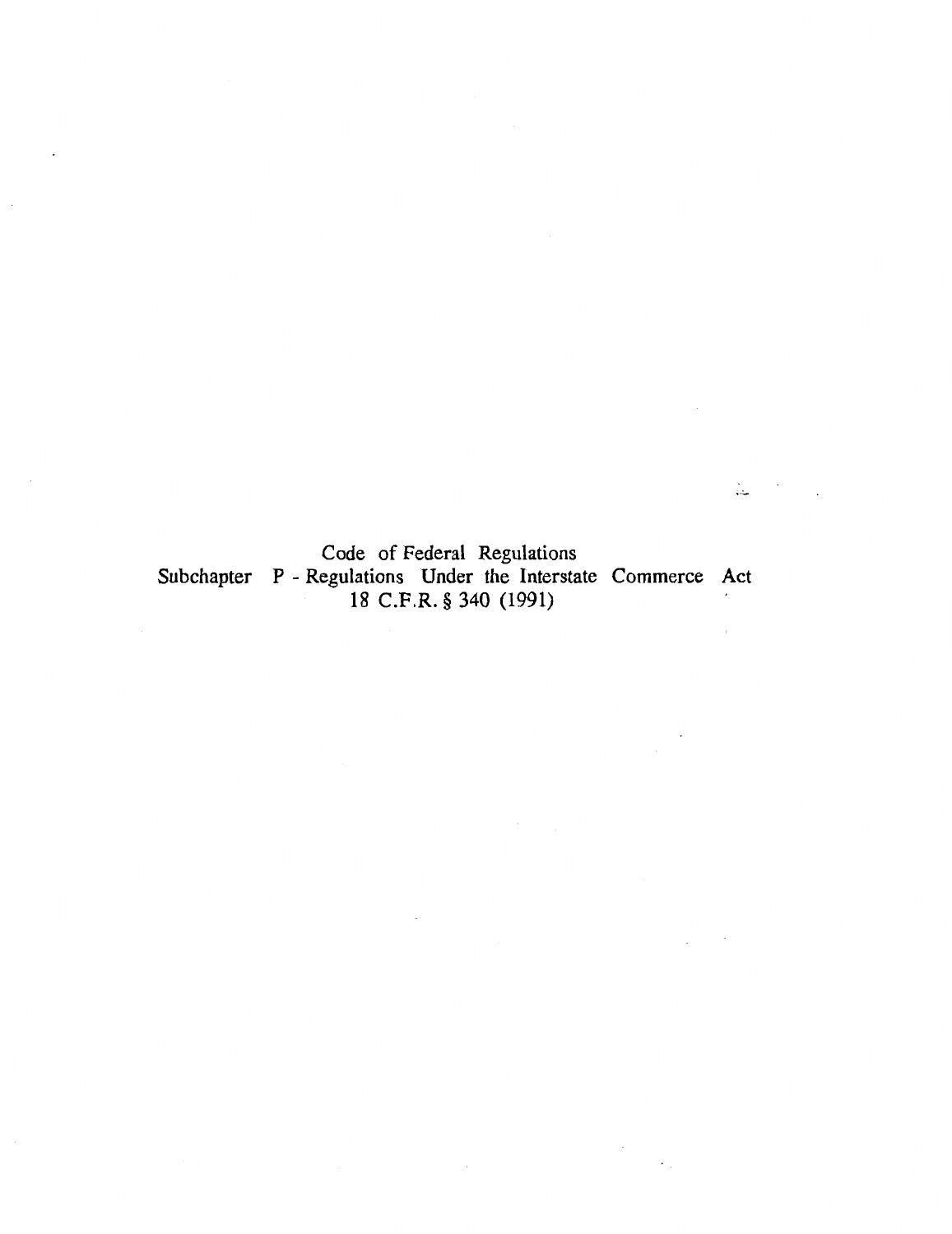### Code of Federal Regulations Subchapter P -Regulations Under the Interstate Commerce Act 18 C.F.R. § 340 (1991)

Part 340 of the Federal Energy Regulatory Commission's Regulations concerns suspended oil pipeline rate schedules, procedures, and refund requirements as administered by the Commission.

If an oil pipeline rate suspension proceeding initiated under section 15(7) of the Interstate Commerce Act has not been concluded by a final Commission order at the expiration of the suspension period, the proposed rate, charge, classification, or service shall go into effect, so long as the jurisdictional oil pipeline which filed the proposed rate, complies with all of the requirements of this section discussed below.

The filing pipeline whose proposed rates have been suspended, is required to keep accurate accounts of all amounts received for each billing period including: (1) the monthly billing determinants of oil or oil by-products transported to each consignee under the proposed new tariff; (2) the revenues which would result from the transportation services if they were computed under the rates in effect immediately prior to the effective date of the proposed new rate; (3) the revenues resulting from services under the proposed new rate when it becomes effective under the suspension period; and (4) the difference between the revenues computed before the proposed rate effective date, and thereafter.

The difference between what the final Commission rate order requires, and what has already been collected, together with interest, constitutes the refund amount.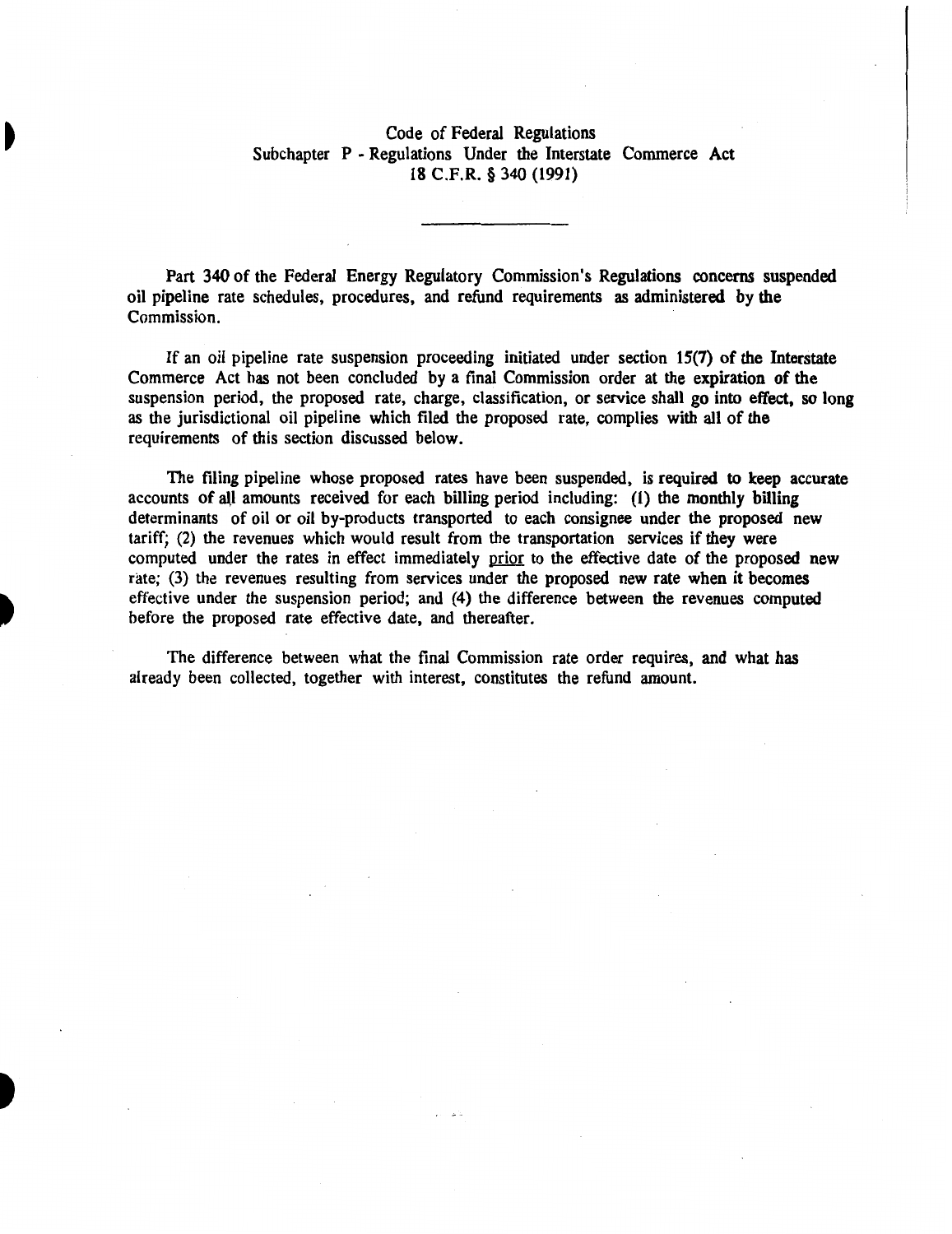$\ddot{\cdot}$ 

# Subchapter P-Regulations Under the Interstate Commerce Act  $[$  1 26,300]

Part

340 Rate schedules and tariffs.

- 341 Oil pipeline tariffs: pipeline companies subject to Section 6 of the Interstate Commerce Act and carriers jointly therewith.
- 342 Long-and-short-haul and aggregate-of-intermediate rates—Pipelines.<br>343 Posting tariffs of common carrier pipelines.<br>344 Filing quotations for government shipments at reduced rates.
- Posting tariffs of common carrier pipelines.
- 344 Filing quotations for government shipments at reduced rates.<br>345 Section 5a applications.<br>346 Fees. Competitive bids; oil pipeline.
- Section 5a applications.

 $\mathbf{z}$  ,  $\mathbf{z}$ 

- Fees.
- Competitive bids; oil pipeline.

## Part 340-Rate Schedules and Tariffs

#### Sec.

340.1 Suspended rate schedules; procedure; refund requirement; administered by the Federal Energy Regulatory Commission.

 $\overline{a}$ 

Federal Energy Regulatory Commission  $\int_{312-06}^{\infty}$  26,300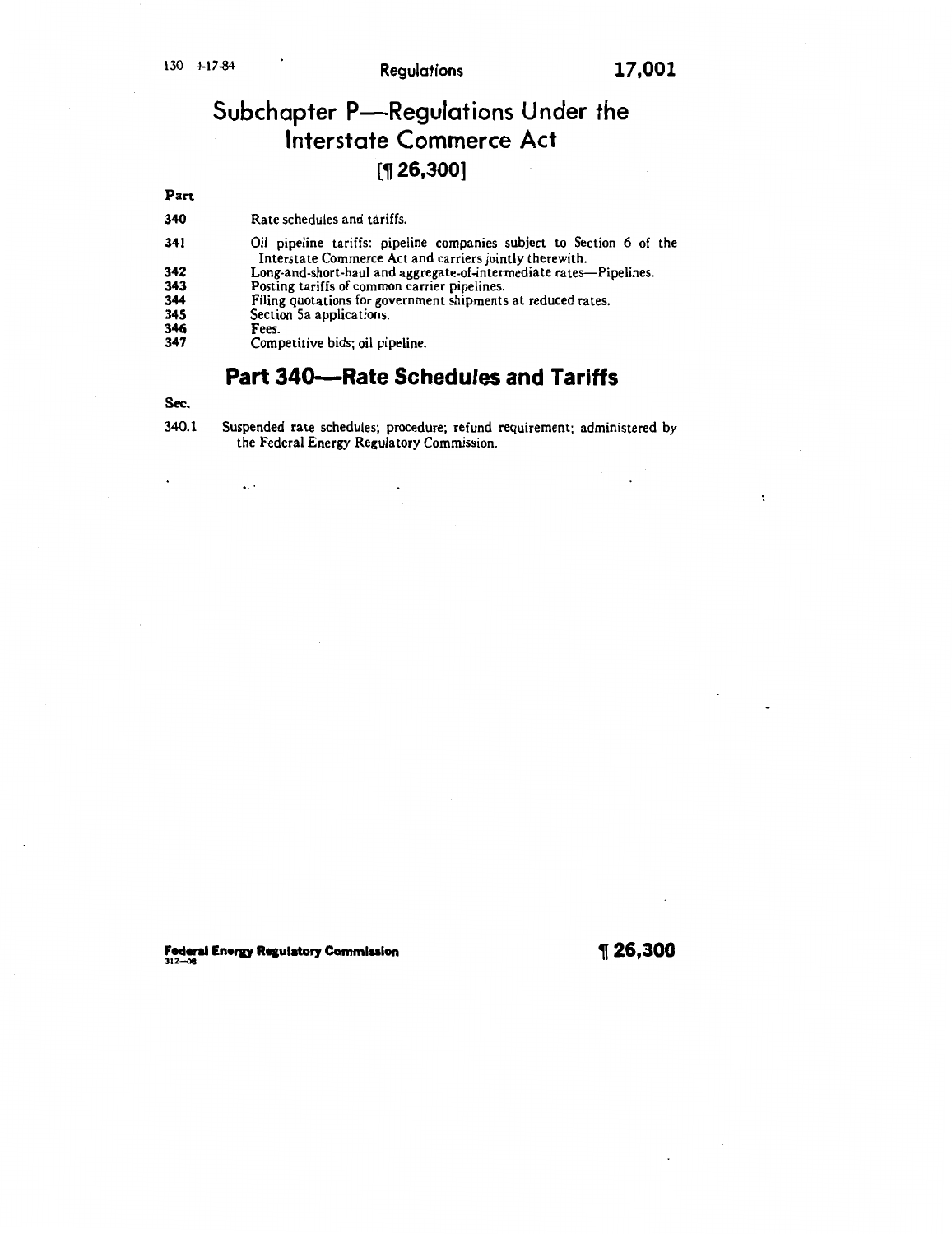## 130 4-17-84 Regulations 17,003

#### [26,301]

#### § 340.1 Suspended rate schedules; procedure; refund requirement; administered by the Federal Energy Regulatory Commission.

(a) *Effectiveness of suspended rate schedules.* If a rate suspension proceeding initiated under section 15(7) of the Interstate Commerce Act has not been concluded and an order has not been issued by the Commission at the expiration of the suspension period, the proposed rate, charge, classification, or service shall go into effect so long as the pipeline company complies with all of the requirements of this section.

(b) *Recordkeeping.* Any pipeline company whose proposed rates or charges were suspended and have gone into effect pending final order of the Commission pursuant to section 15(7) of the Interstate Commerce Act shall keep accurate accounts in detail of all amounts received by reason of the rates or charges made effective as provided in the Commission's order, for each billing period, including the following information by billing period, and by shipper:

(1) The monthly billing determinants of petroleum or petroleum byproducts transported to each consignee under the suspended tariffs;

(2) The revenues which would result from such transportation services if they were computed under the rates in effect immediately prior to the date the proposed change became effective, if applicable;

(3) The revenues resulting from such transportation services as computed under the proposed increased rates or charges that became effective after the suspension period; and

(4) The difference between the revenues computed in paragraphs (b)(2) and (3) of this section, if applicable.

(c) *Refunds.* (1) Any pipeline company that collects charges pursuant to this section shall refund at such time, in such amounts, and in such manner as may be required by final order of the Commission, the portion of any rates and charges found by the Commission in that proceeding not to be justified, together with interest as required in paragraph (c)(2) of this section.

(2) Interest shall be computed from the date of collection until the date refunds are made as follows:

(i) At an average prime rate for each calendar quarter on amounts held on or after February 11, 1983. The applicable average prime rate for each calendar quarter shall be the arithmetic mean, to the nearest one-hundredth of one percent, of the prime rate values published in the *Federal Reserve Bulletin,* or in the Federal Reserve's "Selected Interest Rates" (Statistical Release G. 13) for the most recent three months preceding the beginning of the calendar quarter; and

(ii) The interest required to be paid under paragraph (2)(i) of this section shall be compounded quarterly.

(3) Any pipeline company required to make refunds pursuant to this section shall bear all costs of such refunding.

Federal Energy Regulatory Commission  $\S 340.1 \quad \text{T} 26,301$